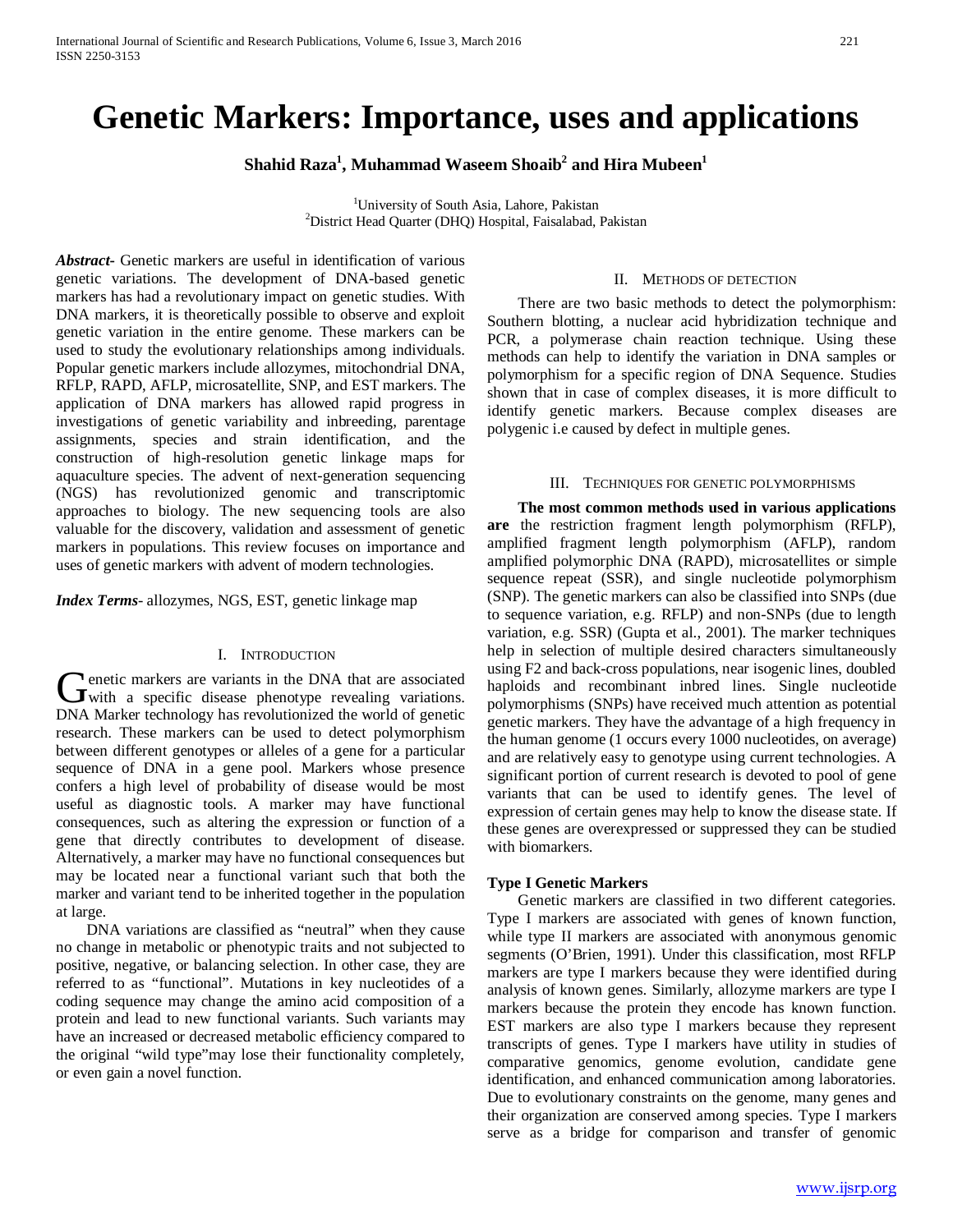information from a map rich species into a relatively map-poor species.

# **Type II Genetic Markers**

 RAPD markers are type II markers because RAPD bands are amplified from anonymous genomic regions via the polymerase chain reaction (PCR). AFLP markers are type II because they are also amplified from anonymous genomic regions. Microsatellite markers are type II markers unless they are associated with genes of known function. SNP markers are mostly type II markers unless they are developed from expressed sequences (eSNP or cSNP). Indels are becoming more widely used as markers since they often are discovered during genomic or transcriptomic sequencing projects. They can be either type I or type II markers depending on whether they are located in genes. In general, type II markers such as RAPDs, microsatellites, and AFLPs are considered to be non-coding. Such markers have found widespread use in population genetic studies. (Brown and Epifanio, 2003).

#### **Microsatellites**

 Currently, microsatellites are the most popular markers in livestock genetic characterization studies (Sunnucks, 2001). Their high mutation rate and codominant nature permit the estimation of within and between breed genetic diversity, and genetic admixture among breeds even if they are closely related.

# **AFLPs**

 AFLPs are dominant biallelic markers (Vos et al., 1995). Variations at many loci can be arrayed simultaneously to detect single nucleotide variations of unknown genomic regions, in which a given mutation may be frequently present in undetermined functional genes.

## **Mitochondrial DNA markers**

 MtDNA markers may also provide a rapid way of detecting hybridization between livestock species or subspecies (e.g. Nijman et al., 2003). The polymorphisms in the sequence of the hypervariable region of the D-loop or control region of mtDNA have contributed greatly to the identification of the wild progenitors of domestic species, the establishment of geographic patterns of genetic diversity, and the understanding of livestock domestication (Bruford et al., 2003).

#### **USES**

 The usefulness of molecular markers can be measured based on their polymorphic information content (Botstein et al., 1980). PIC refers to the value of a marker for detecting polymorphism in a gene pool or complete population. PIC depends on the number of detectable alleles and the distribution of their frequencies.

 Traditionally, the development of markers such as microsatellites, RFLPs and AFLPs was a costly, iterative process that involved time-consuming cloning and primer design steps that could not easily be parallelized[5-7]. Scoring of marker panels across target populations was also expensive and laborious. The advent of high- throughput SNP arrays removed this bottleneck from the genotyping process, but not from the discovery process: the production of a high-quality array requires a substantial investment of resources.

 Restriction enzymes have been a core tool for marker discovery and genotyping for decades, ever since the development and use of RFLPs to link many genes to human diseases and to construct the first complete linkage map of the human genome[8-10]. Restriction enzymes remain central to the genome-wide NGS methods discussed here, but rather than length polymorphisms, the developed markers are sequenced SNPs or structural variants. The diversity of restriction enzymes are available which makes them an extremely versatile assay tool.

#### IV. DISCUSSION

 Genetic markers can be considered as heritable polymorphisms that can be measured in one or more populations of individuals. "The ideal molecular approach for population genomics should uncover hundreds of polymorphic markers that cover the entire genome in a single, simple and reliable experiment (2003, Luikart et al. 2003). Previously, there was no such approach but now with emergence of next genome sequencing, it has been easier to discover, sequence and genotype thousands of genetic markers in a single step[2 ]. Many of these NGS methods depend on restriction enzymes to produce a reduced representation of a genome. The use of restriction enzymes combined with NGS for genome wide marker discovery in new technologies such as reduced-representation sequencing, restriction-site-associated DNA sequencing (RAD-seq) and multiplexed shotgun genotyping (MSG), and we make recommendations for the use of these technologies in future studies.RNA can be reverse transcribed into cDNA and cut with restriction enzymes, producing a small set of markers from the transcriptome that can be used to assay gene expression without the burden of transcriptome assembly. However, we expect the largest gains to come from improved analysis of the data produced by these methods. A better understanding of the variation in the data will enable more robust inference of marker identity and genotypes. Rapidly increasing throughput will allow more individuals to be sequenced in a population, more markers to be sequenced per individual and each marker to be genotyped at greater depth and so with greater accuracy.

# V. CONCLUSION

 DNA markers are useful in many aspects of studying genetic polymorphisms in in huamans. The development and application of DNA marker technologies already underway in other areas such as molecular systematics, population genetics, evolutionary biology and conservation genetics. Advances in genomics are also likely to affect other areas utilizing molecular markers as well. Researchers claimed that it will be possible to sequence tens of thousands of markers in thousands of individuals in the near future. This will be far in excess of what is required for many studies in which a small number of markers are quite sufficient and will be accessible using the various methods.